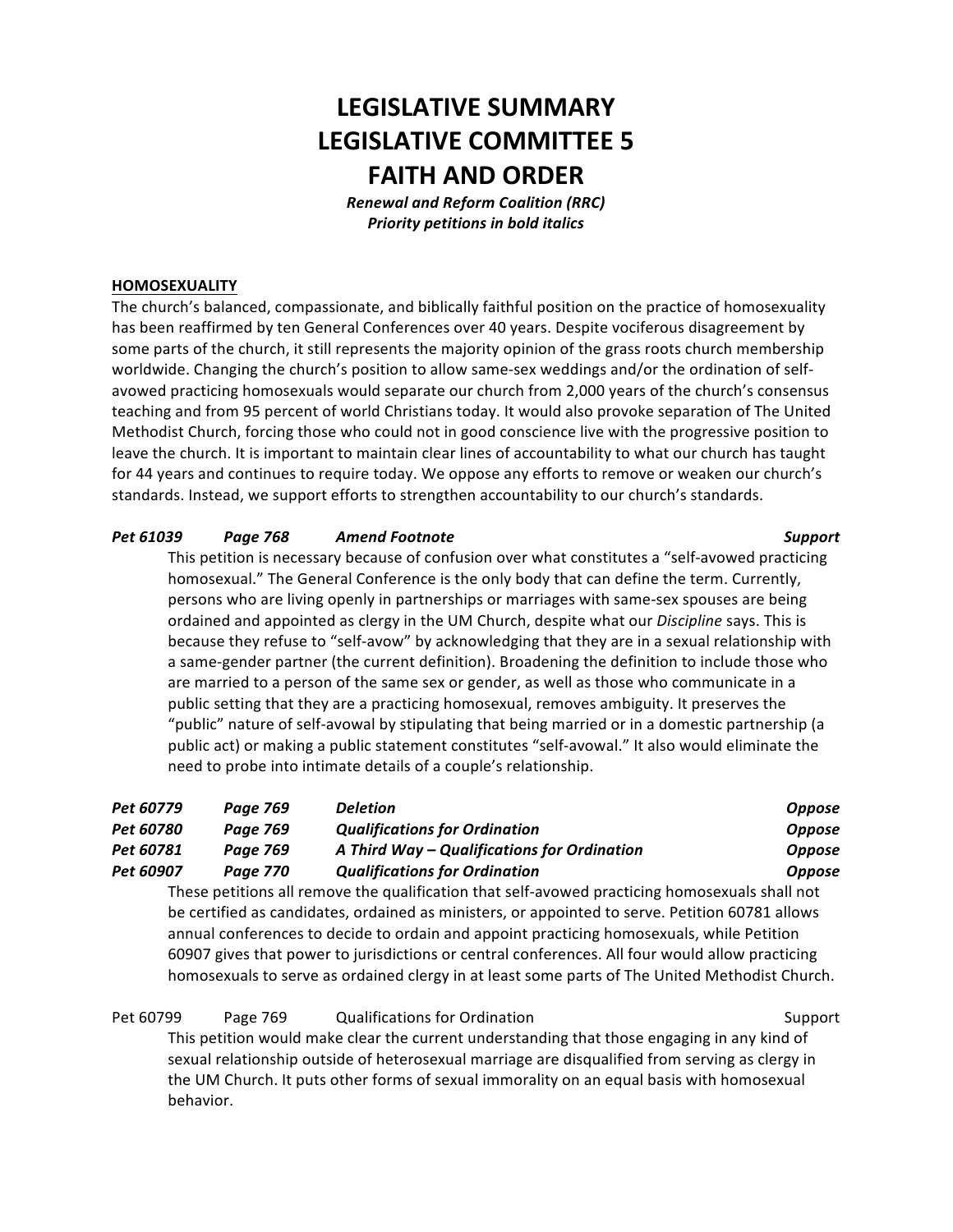Pet 61036 Page 770 Qualifications for Ordination **DepartManual Compose** Oppose While well-intended, this petition is confusing in the language of the footnote, and the definitions given include extraneous material and also do not include non-marital sexual relationships (fornication).

Pet 61042 Page 770 Qualifications for Ordination Communication Support This petition specifically names the practice of homosexuality as a sin.

# **MISSION STATEMENT**

*Pet 60544 Page 762 Mission Statement Support* This petition adds to our mission statement the words "for the eternal salvation of persons." It would help us remember the spiritual dimension of discipleship and the necessity for evangelism. It is needed to balance the emphasis on world transformation, which too often becomes the goal, rather than the result, of disciple-making, glossing over the need to "offer them Christ" (Wesley's primary instruction to early American Methodists).

# **TWO JURISDICTIONS**

This petition is part of a comprehensive plan to dissolve the current five jurisdictions and create two (or three) new jurisdictions covering the entire  $U.S.-a$  "progressive" jurisdiction, a "traditionalist" jurisdiction, and possibly a "moderate" jurisdiction. The plan would allow each jurisdiction to set its own standards for ministry, which would allow some jurisdictions to permit same-sex weddings and the ordination of self-avowed practicing homosexuals. This plan would also require annual conferences and local churches to choose which jurisdiction to affiliate with, based on their agreement with that jurisdiction's stance on same-sex marriage and the ordination of practicing homosexuals. Some traditionalists could accept this solution as a compromise, while others could not, but so far there has been no support from the progressive leadership for this approach. This petition must be acted upon along with the rest of the plan. To enact this petition alone would give every jurisdiction the power to adapt the *Discipline* similar to the central conferences and would be a recipe for chaos. At least one, and perhaps three, of the current jurisdictions would allow same-sex marriage and the ordination of practicing homosexuals. It would be well to refer this petition to Committee 3, Conferences, which is dealing with the bulk of the petitions related to this plan.

*Pet 61018 Page 759 Two-Jurisdiction Solution – Power to Adapt the Discipline Oppose*

# **ARTICLE XXIII**

Pet 60864 Page 759 Deletion Deletion Companies and Depose This petition deletes Article XXIII from our *Articles of Religion*. While on its face this article is irrelevant for the global United Methodist Church, the interpretive paragraph on page 70 of the *Discipline* applies the principles of Article XXIII for countries other than the U.S. It would be better to have replaced Article XXIII with a suitably globally framed paragraph, rather than pursue the blunt instrument of deleting it. There are also questions of procedure, since the *Articles of Religion* are protected by the first restrictive rule (¶ 17).

## **BIBLICAL AUTHORITY**

Pet 60676 Page 760 Revision of Our Theological Task Support Support This petition brings much-needed revision to our theological statement, emphasizing the primary authority of Scripture and clarifying how that works out in our theological method. In a time when experience is becoming more important to some in doing theology, it is essential to reinforce the primary authority of Scripture for our life and faith (see Articles of Religion, Article V, and *Confession of Faith*, Article IV).